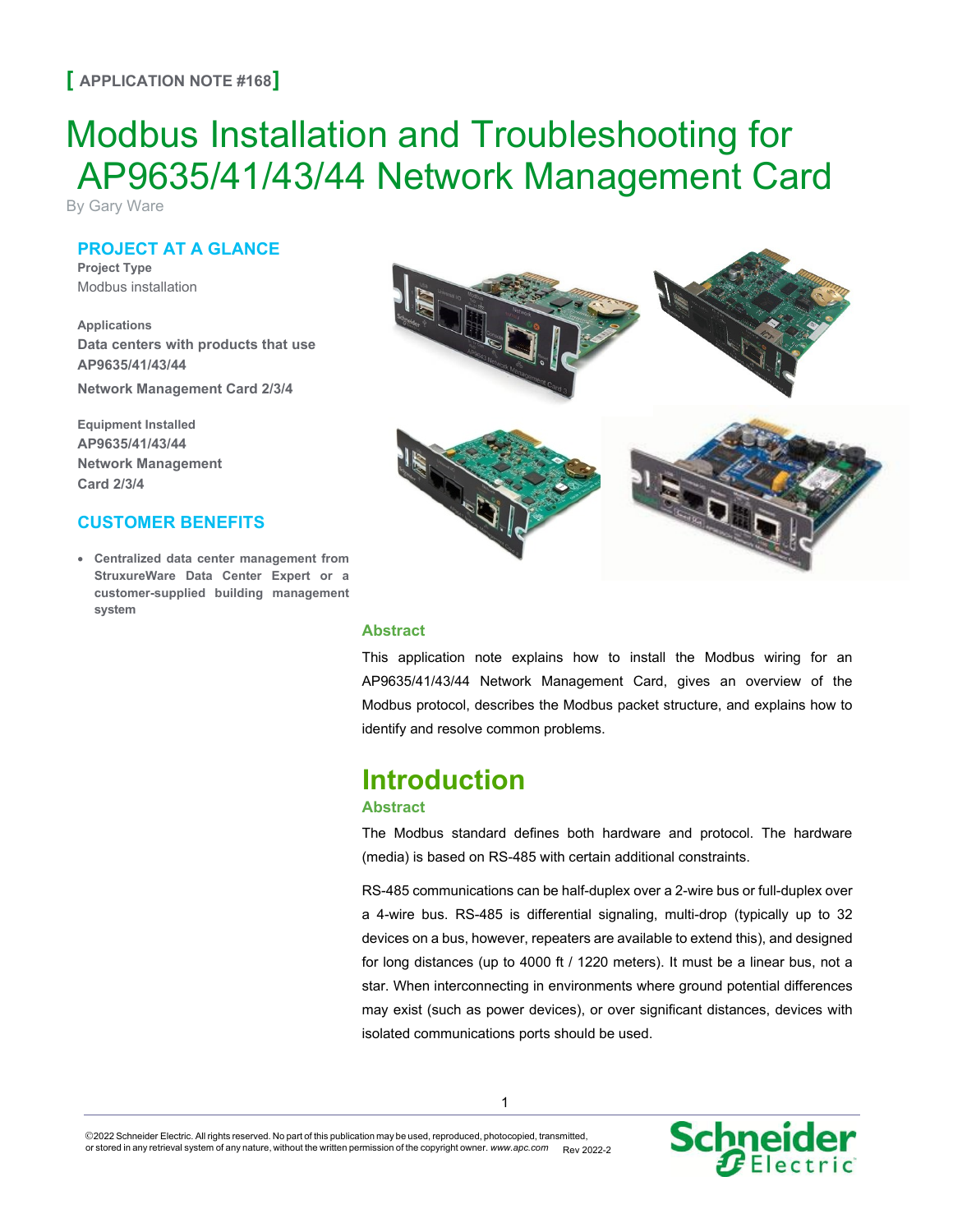### **Notes**

- The AP9641 card supports Modbus RTU 2-wire RS-485 via its Universal I/O port 2 in addition to the Universal I/O Communication Terminal Server Adapter (AP9812).
- The AP9635/43/44 cards support Modbus RTU via the 4-wire opto-isolated serial RS-485 port in addition to Modbus RTU 2-wire RS-485.

*2-wire Connection Diagram (AP9641)*



*2-wire Connection Diagram (AP9641 with AP9812)*



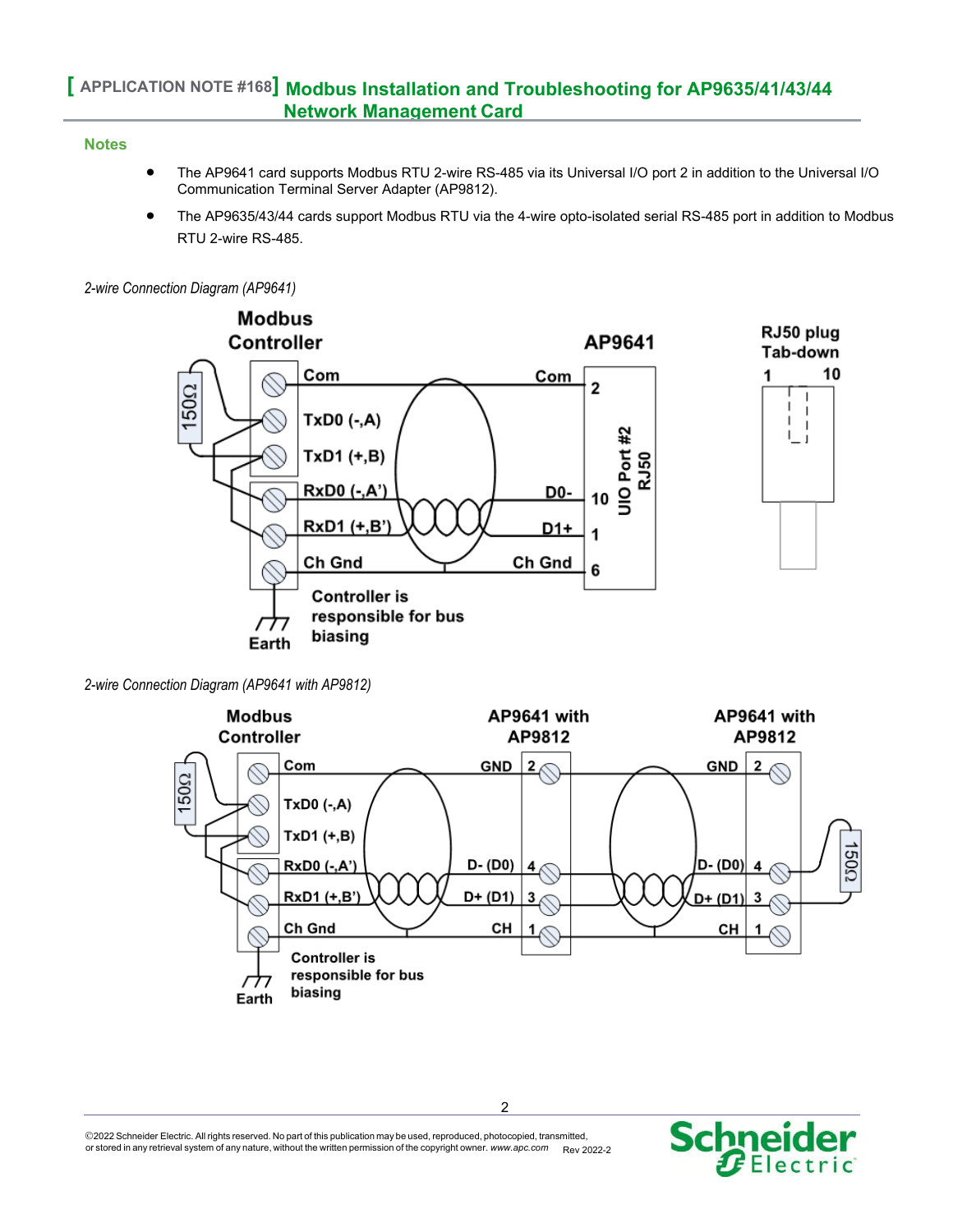*4-wire Connection Diagram (AP9635/43/44)*



*2-wire Connection Diagram (AP9635/43/44)*



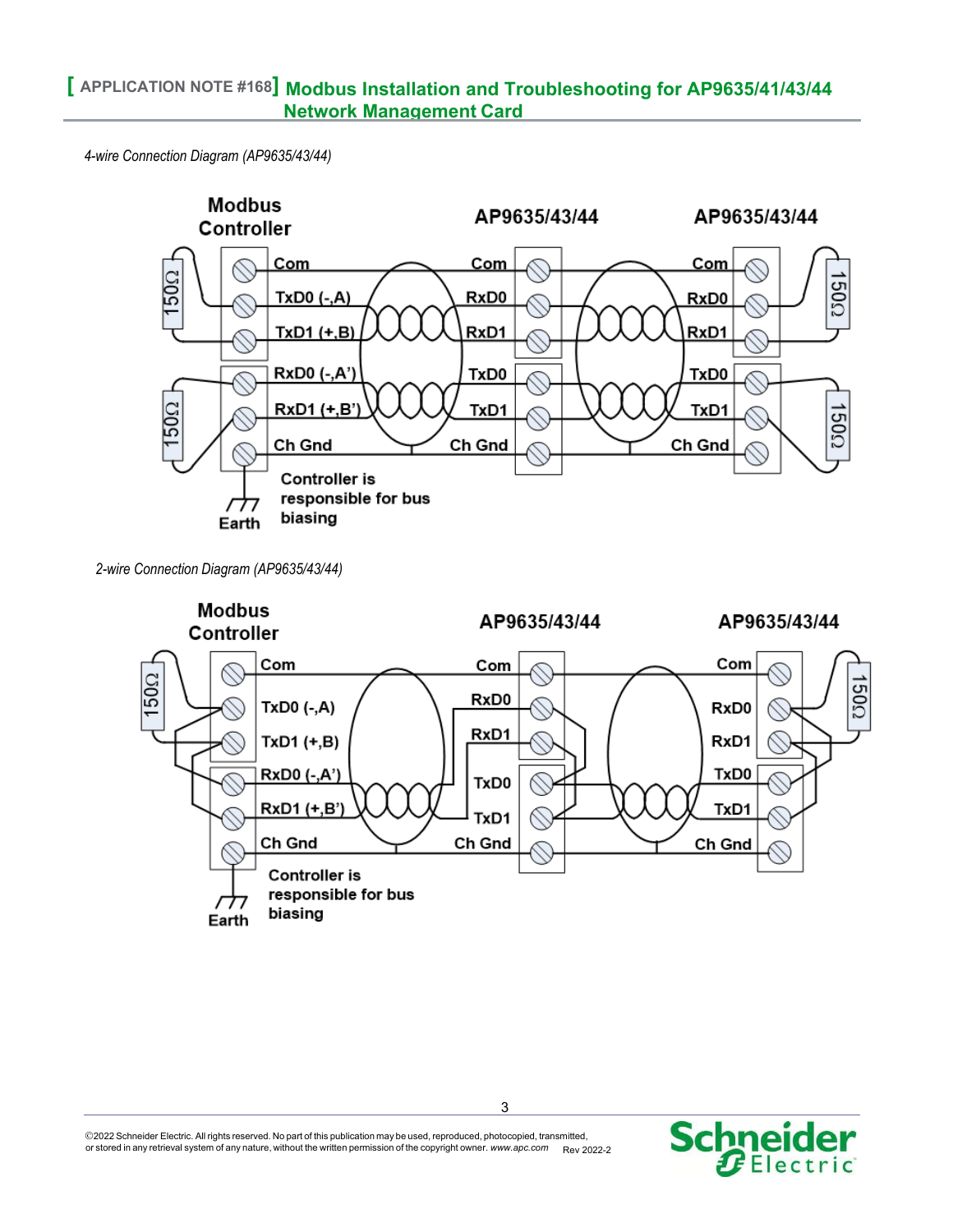### **Wiring Guidelines**

- Good quality shielded twisted pair cable should be used. Shielded cable is worth the small added cost.
- Wiring should be done in accordance with local wiring codes.
- Do not put communications cables and power cables in the same raceways or conduits.
- Route communications cables to avoid potential noise sources such as high power equipment or motors.
- In addition to the 2 or 4 signal lines, the common terminal should be connected at each device and the shield should be connected to chassis at each device. Common should not be connected to chassis. The common connection requires an extra twisted pair in the cable – a total of 2 twisted pairs for a 2-wire bus and 3 twisted pairs for a 4-wire bus.
- The shield should be connected to each device, not just at one end. It should be earth grounded at one point in the system.
- The AP9635/41/43/44 represents 0.5 standard Modbus loads.
- The AP9635/43/44 Modbus port is optically isolated. The Modbus port's ground is not connected to any otherground. The AP9641 Modbus port is not optically isolated.
- AP9635/43/44 requires two 3-contact connectors (provided). (APC Part #730-0532; Phoenix Contact part number: 1952270 FMC 1,5/ 3-ST-3,5).

The Modbus standard specifies 150 ohm termination resistors at each end of a bus. Unless the bus is very long and operating at high data rates these resistors are not needed, and in fact, they reduce the signal swing and therefore reduce noise immunity. Busses under 2000 feet operating at 9600 baud or under 1000 feet operating at 19,200 baud should not require termination.

The standard also specifies bias resistors of  $400 - 650$  ohms, which are normally placed at the system controller or supplied inside the controller; one from D0 to ground and one from D1 to +5VDC.

## **Setup and Configuration**

Modbus requires that every setting be correct for communications to take place. This includes:

- Baud rate (typically either 9,600 or 19,200)
- Number of data bits (must be 8)
- Parity (typically either none or even)
- Number of stop bits (typically 1 for even parity or 2 for none)
- Device address (in the range of 1 to 247; every device must be different)

Every device on the bus must have exactly the same settings except the device address ("Target Unique ID"), which must be unique for every device. No two devices on the bus can have the same address. Serial settings are often abbreviated. For example: "9600,8,N,1" means "9600 bits/sec, 8 data bits, no parity, 1 stop bit".

For the AP9635/41/43/44 card, the Modbus configuration can be found by accessing the web page. The IP address of the card is used for access to the web page, so the card must be connected to a network via the Ethernet port and must get an IP address either by static configuration or dynamically via DHCP. One way to view and set this information is via the console port on the card.

<sup>2022</sup> Schneider Electric. All rights reserved. No part of this publication may be used, reproduced, photocopied, transmitted, or stored in any retrieval system of any nature, without the written permission of the copyright owner. *[www.apc.com](http://www.apc.com/)* Rev 2022-2

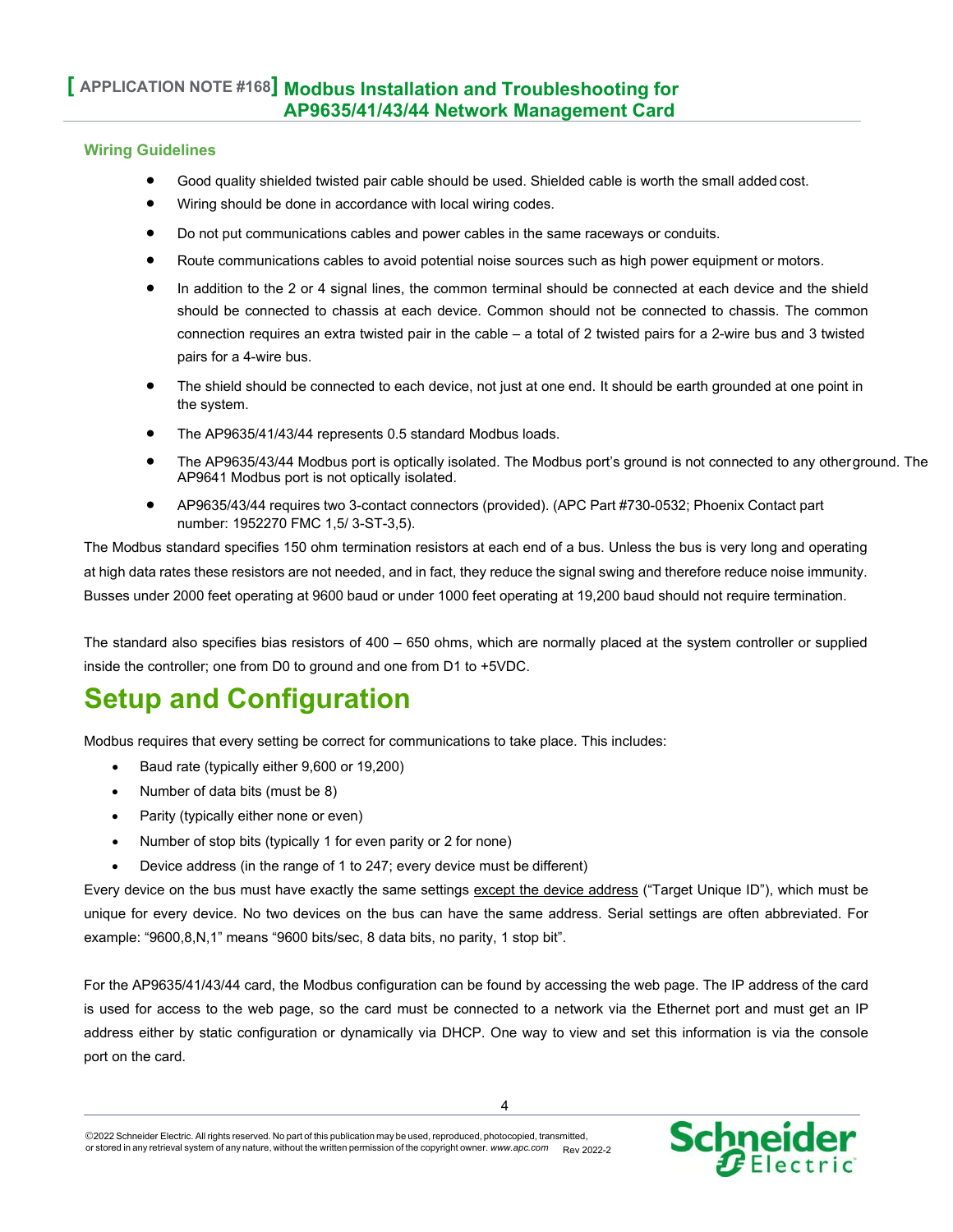For the AP9635, this configuration option uses a special cable (APC #940-0299A) supplied with the card. Connect the cable to the DB9 serial port on a laptop and plug the mini-plug into the "Console" port on the card.

For the AP9641/43/44, the console port is USB and uses a standard micro-USB to USB-A cable. For Windows, you will need to navigate to *Control Panel >> Device Manager >> Ports (COM & LPT)* to know what COMxx port was assigned before you can connect with the dumb terminal program.

Use a dumb terminal program (e.g., HyperTerminal or PuTTy), set to 9600,N,8,1. Press "Enter" 2 or 3 times or until you see the prompt: *Username:* Enter your username (the default is *apc*), and for the prompt *Password:* enter your password (the default is *apc*). At the *APC >* prompt, type *tcpip*. If the *IPv4 Address* is not all zeros, use that address and enter it into your web browser. If the device does not have an address, see the [AP9635](https://www.apc.com/us/en/download/document/SPD_LFLG-ACVDHV_EN/) User Guide or [AP9641/43](https://www.apc.com/us/en/download/document/SPD_CCON-AYCEFJ_EN) User Guide. From the *APC >* prompt, type *Exit*.

Log in to the web page. If this is your first time logging into the card, you will need to create a password – the default user name and password is *apc*, then you can create your new password. Verify the application module version, available in either *Administration >> General >> About* or *About >> Network*.

| Home     | <b>UPS</b> | Loas           | <b>Administration</b> |         |
|----------|------------|----------------|-----------------------|---------|
| Security |            | <b>Network</b> | <b>Notification</b>   | General |

In case of AP9635 version 6.0 or higher or AP9641/43/44, navigate to Administration >> Network >> Modbus Serial; Choose the serial settings and press "Apply". ("Target Unique ID" is the device's Modbus address.) You will need to reboot the card for the settings to take effect.

| <b>Serial Modbus</b> |                                                          |
|----------------------|----------------------------------------------------------|
| Access:              | $ v $ Enable                                             |
| Baud Rate:           | $\odot$ 9600 $\odot$ 19200                               |
| Parity:              | $\bigcirc$ Even $\bigcirc$ Odd $\bigcirc$ None (8, N, 2) |
| Target Unique ID:    | [1 to 247]                                               |
| Cancel<br>Apply      |                                                          |

In case of AP9635 version 6.0 or higher or AP9641/43/44, navigate to Configuration >> Network >> Modbus

>> Serial; Choose the serial settings and press "Apply". ("Target Unique ID" is the device's Modbus address.) You will need to reboot the card for the settings to take effect.

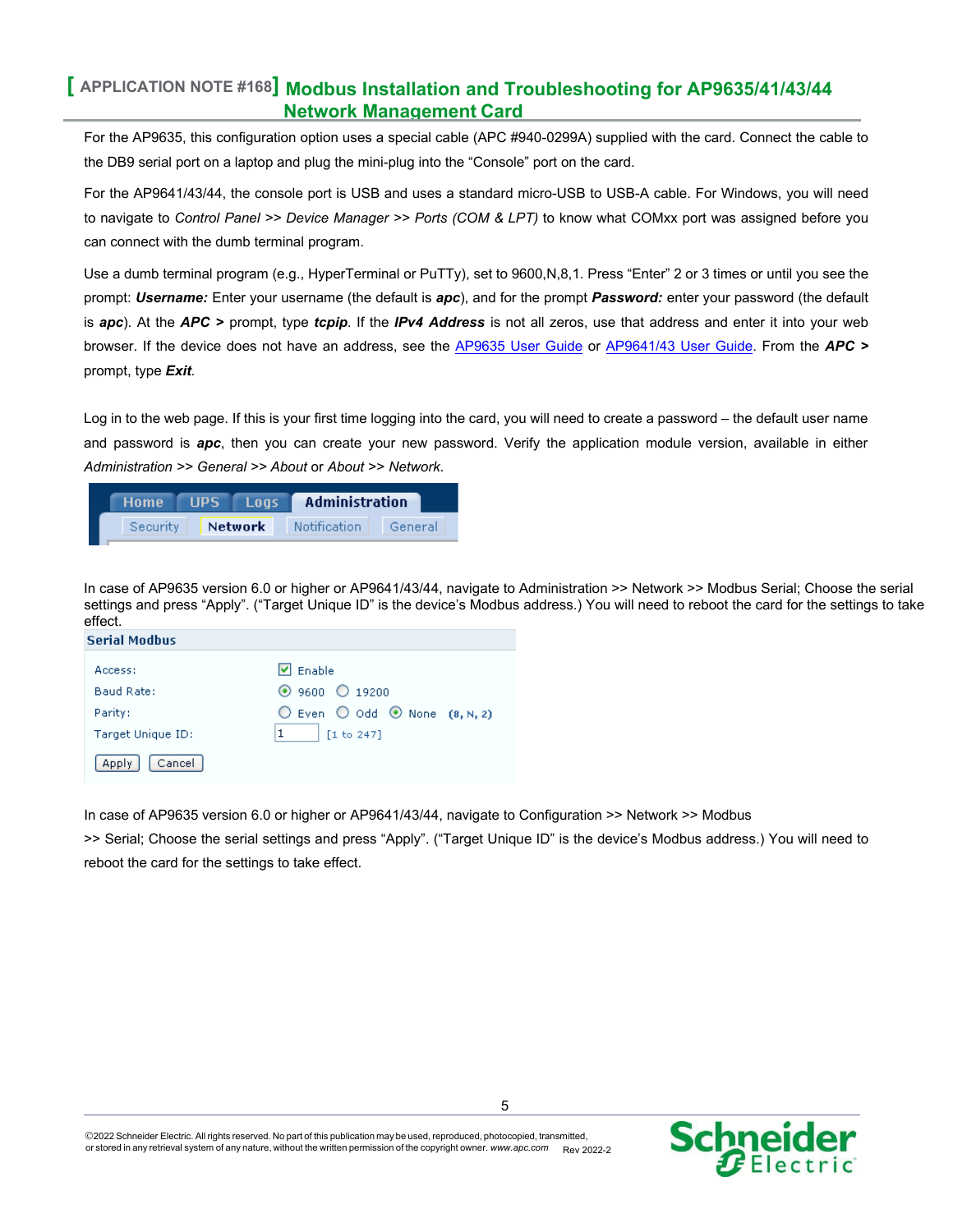| Home<br>Status $\sim$<br>Control $\sim$                                                            | Configuration -                                                                                           | Tests $\sim$<br>$Log \rightarrow$                                          | About $\sim$                                              | <b>Modbus Serial</b>                                                                                                                                             |
|----------------------------------------------------------------------------------------------------|-----------------------------------------------------------------------------------------------------------|----------------------------------------------------------------------------|-----------------------------------------------------------|------------------------------------------------------------------------------------------------------------------------------------------------------------------|
| actory Information                                                                                 | Outlet Groups<br><b>Power Settings</b>                                                                    |                                                                            |                                                           | <b>Access</b><br>$\triangle$ Enable                                                                                                                              |
| Hardware Factory<br><b>Model Number</b><br><b>P9635</b><br>Manufacture Date<br>14/05/2016          | Shutdown<br><b>UPS</b><br>Self-Test Schedule<br>Scheduling<br><b>Firmware Update</b>                      | al Number<br>610130709<br>.: Address<br>0 B7 F7 83 2E                      |                                                           | <b>Baud Rate</b><br>$\bigcirc$ 2400<br>$\bullet$ 9600                                                                                                            |
| <b>Application Module</b><br><b>Name</b><br><b>kumx</b><br>Date<br>Dec 18 2015                     | PowerChute Clients<br><b>Sync Control</b><br>Third Party Support ▶<br>Universal I/O<br>٠<br>Security<br>٠ |                                                                            | Version<br>V6.4.0<br>Time<br>15:14:26                     | 19200<br>0<br>$\circ$ 38400<br>Mode                                                                                                                              |
| APC OS (AOS)<br><b>Name</b><br><b>tos</b><br><b>Date</b><br>Dec 18 2015<br><b>APC Boot Monitor</b> | Network<br>$\blacktriangleright$<br>Notification<br>٠<br>General<br>٠<br>Logs<br>٠                        | TCP/IP<br>Port Speed<br><b>DNS</b><br>Web<br>Console<br>SNMP <sub>v1</sub> | ٠<br>Version<br>V6.4.0<br>Time<br>٠<br>15:04:27<br>٠<br>٠ | $\circ$ Even Parity, 1 Stop Bit (8, E, 1)<br>O Odd Parity, 1 Stop Bit (8, O, 1)<br>• No Parity, 2 Stop Bits (8, N, 2)<br>$\circ$ No Parity, 1 Stop Bit (8, N, 1) |
| <b>Name</b>                                                                                        |                                                                                                           | SNMP <sub>v3</sub>                                                         | ٠<br>Version                                              | Target Unique ID [1 to 247]                                                                                                                                      |
| pootmon<br>Date                                                                                    |                                                                                                           | Modbus<br>FTP server                                                       | ٠<br>Serial<br><b>TCP</b>                                 | 1                                                                                                                                                                |

## **Protocol Introduction**

This section explains the Modbus protocol for APC devices. The device performs Modbus communications according to the Modbus Application Protocol v1.1. It is assumed that the reader is familiar with the Modbus protocol and serial communications in general.

### **Purpose of the Modbus Protocol**

The Modbus protocol allows data and setup information to be transferred between a Modbus Master and a Modbus Slave. This may include:

- interrogation of all device status, static data, and dynamic data
- configuration and interrogation of device setup registers (not supported in some devices)
- control of the device (not supported in some devices)

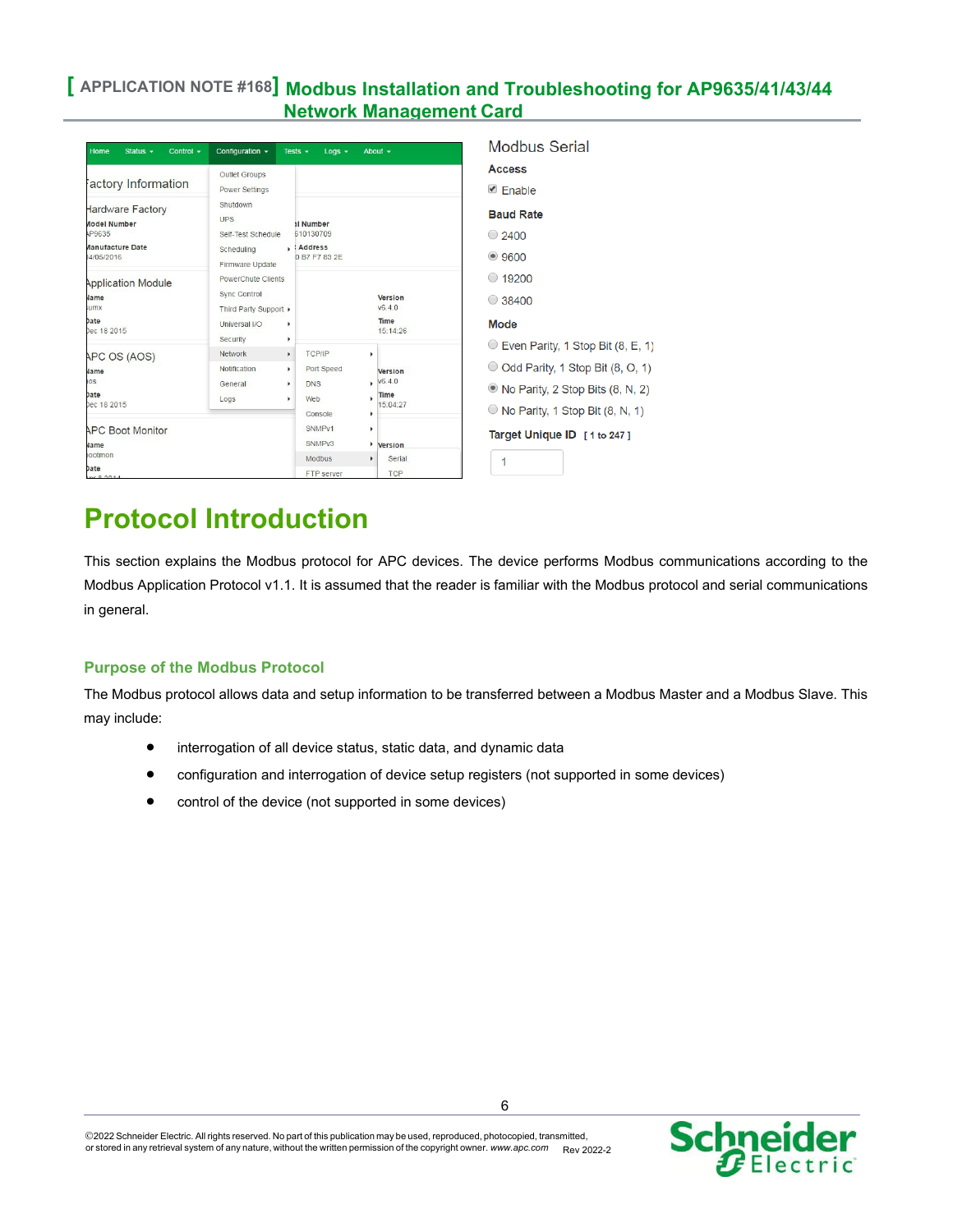#### **Ground Rules**

The device is capable of communicating via the RS-485 serial communication standard. The RS-485 medium allows for multiple devices on a serial bus network. The following rules define the protocol for information transfer between a Modbus Master device and the slave device:

- All communications on the network conform to a MASTER/SLAVE scheme. In this scheme, information and data are transferred between a Modbus MASTER device and one or more of up to 32 SLAVEdevices.
- The MASTER initiates and controls all information transfer on the communications loop.
- A SLAVE device never initiates a communications sequence.
- All communications activity on the loop occurs in the form of "PACKETS." A packet is a serial string of 8-bit bytes. The maximum number of bytes contained within one packet is 255.
- All PACKETS transmitted by the MASTER are REQUESTS. All PACKETS transmitted by a SLAVE device are RESPONSES.
- At most, one SLAVE can respond to a single request from a MASTER.

### **Modes of Transmission**

The Modbus protocol uses TCP, RTU, and ASCII modes of transmission. The AP9635/41/43/44 supports Modbus/TCP and Modbus/RTU protocols. Depending on firmware support the device will require 8 data bits, no parity, and two stop bits (8N2), or 8 data bits, even/odd parity, one stop bit (8E1 or 8O1) for the serial communication.

## **Description of the Modbus Packet Structure**

Every Modbus packet consists of four fields:

- Slave Address Field
- Function Field
- Data Field
- Error Check Field (Checksum)

### **Slave Address Field**

The slave address field of a Modbus packet is one byte in length and uniquely identifies the slave device involved in the transaction. Valid addresses range between 1 and 247. A slave device performs the command specified in the packet when it receives a request packet with the slave address field matching its own address. A response packet generated by the slave has the same value in the slave address field.

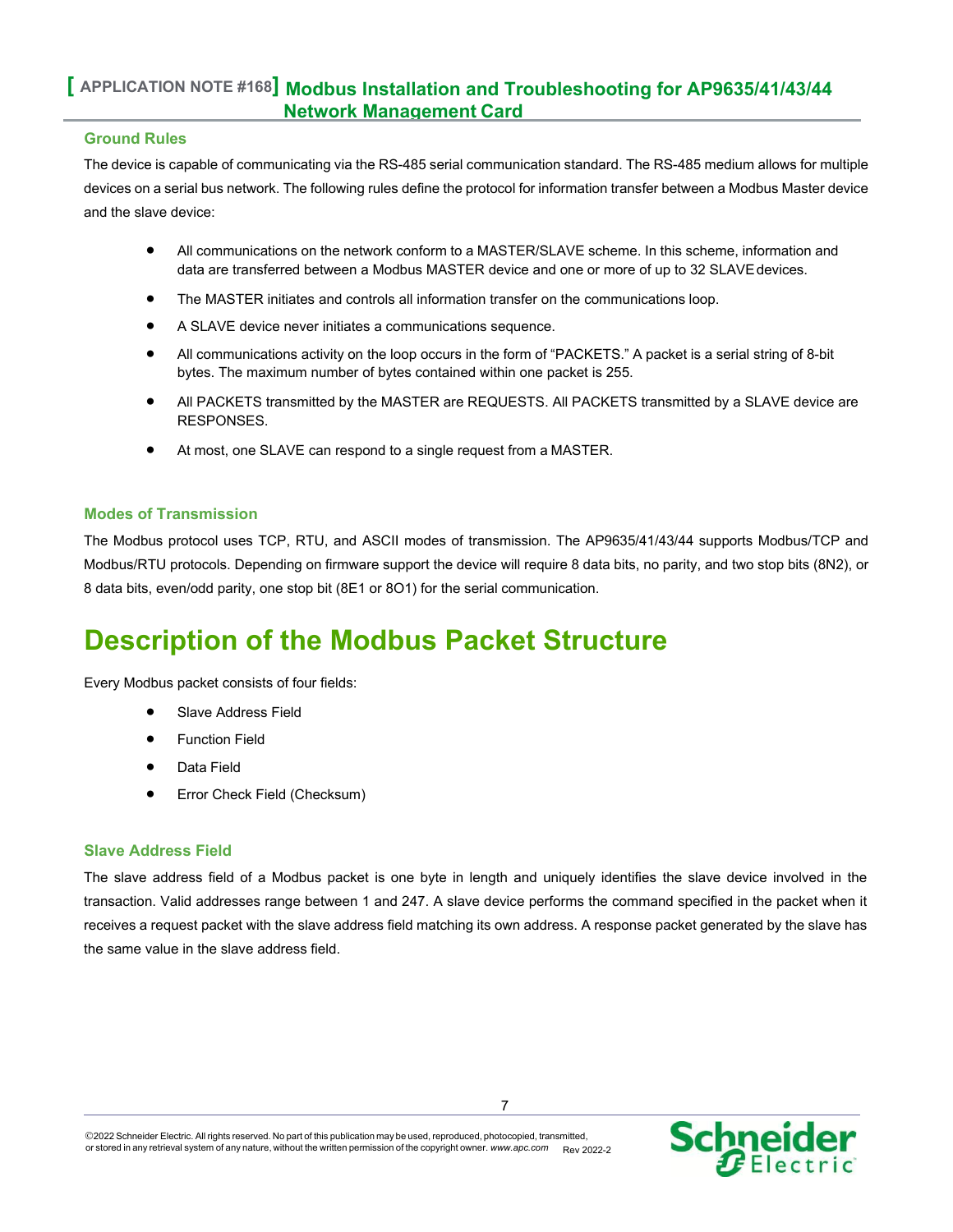### **Function Field**

The function field of a Modbus request packet is one byte in length and tells the addressed slave which function to perform. Similarly, the function field of a response packet tells the master what function the addressed slave has just performed. "Table 1: Modbus Functions Supported by the Device as Slave" on page 5 lists the Modbus functions supported by the device when acting as Slave.

### **Data Field**

The data field of a Modbus request is of variable length and depends on the function. This field contains information required by the slave device to perform the command specified in a request packet or data being passed back by the slave device in a response packet. Data in this field is contained in 16-bit registers. Registers are transmitted in the order of high-order byte first, low-order byte second.

#### *Example:*

A 16-bit register contains the value 12AB Hex. This register is transmitted:

- High order byte = 12 Hex
- Low order byte = AB Hex

This register is transmitted in the order 12 AB.

### **Error Check Field (Checksum)**

The checksum field lets the receiving device determine if a packet is corrupted with transmission errors. In Modbus RTU mode, a 16-bit Cyclic Redundancy Check (CRC-16) is used.

The sending device calculates a 16-bit value, based on every byte in the packet, using the CRC-16 algorithm. The calculated value is inserted in the error check field.

The receiving device performs the calculation, without the error check field, on the entire packet it receives. The resulting value is compared to the error check field. Transmission errors are indicated when the calculated checksum does not equal the checksum stored in the incoming packet. The receiving device ignores a bad packet.

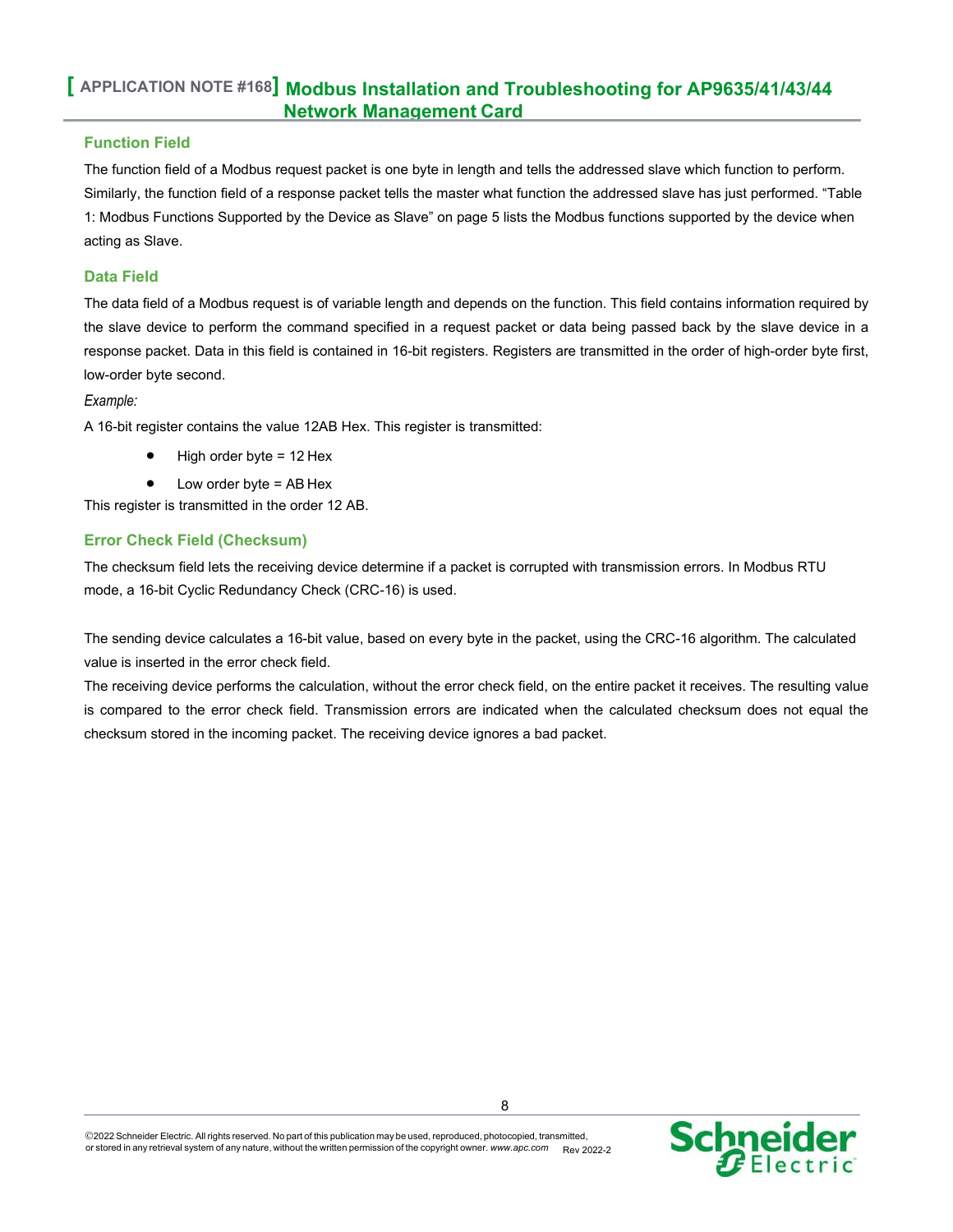## **Packet Communications**

This section illustrates the Modbus functions supported by the device.

*Table 1– Modbus Functions Supported by the Device as Slave*

| <b>Function</b> | <b>Meaning</b>                         | <b>Action</b>                                                                                                                                                                  |
|-----------------|----------------------------------------|--------------------------------------------------------------------------------------------------------------------------------------------------------------------------------|
| 03              | <b>Holding</b><br>Read<br>Registers    | Obtains the current value in 1 to 125 consecutive holding registers of the<br>device                                                                                           |
| 16              | <b>Multiple</b><br>Preset<br>Registers | Places specific values into 1 to 124 consecutive holding registers of the<br>device. The holding registers that can be written to the device are shown in<br>the register map. |

### **Function 03: Read Holding Registers**

To read device parameter values, a Master must send the Slave device a Read Holding Registers request packet.

The Read Holding Registers request packet specifies a start register and a number of registers to read. Up to 125 registers can be read. The start register is numbered from zero (40001 = zero, 40002 = one, etc.).

The device responds with a packet containing the values of the registers in the range defined in the request.

*Table 2– Read Holding Registers Packet Structure:*

| <b>Read Registers Request Packet</b><br>(Master to Slave) | <b>Read Registers Response Packet</b><br>(Slave to Master) |
|-----------------------------------------------------------|------------------------------------------------------------|
| Unit ID/Slave Address (1 byte)                            | Unit ID/Slave Address (1 byte)                             |
| 03 (Function code) (1byte)                                | 03 (Function code) (1 byte)                                |
| Start Register (sr) (2 bytes)                             | Byte Count $(2 \times nr)$ (1 byte)                        |
| # of Registers to Read (nr) (2 bytes)                     | First Register in range (2 bytes)                          |
| <b>CRC Checksum</b>                                       | Second Register in range (2 bytes)                         |
|                                                           | .                                                          |
|                                                           | CRC Checksum (2 bytes)                                     |

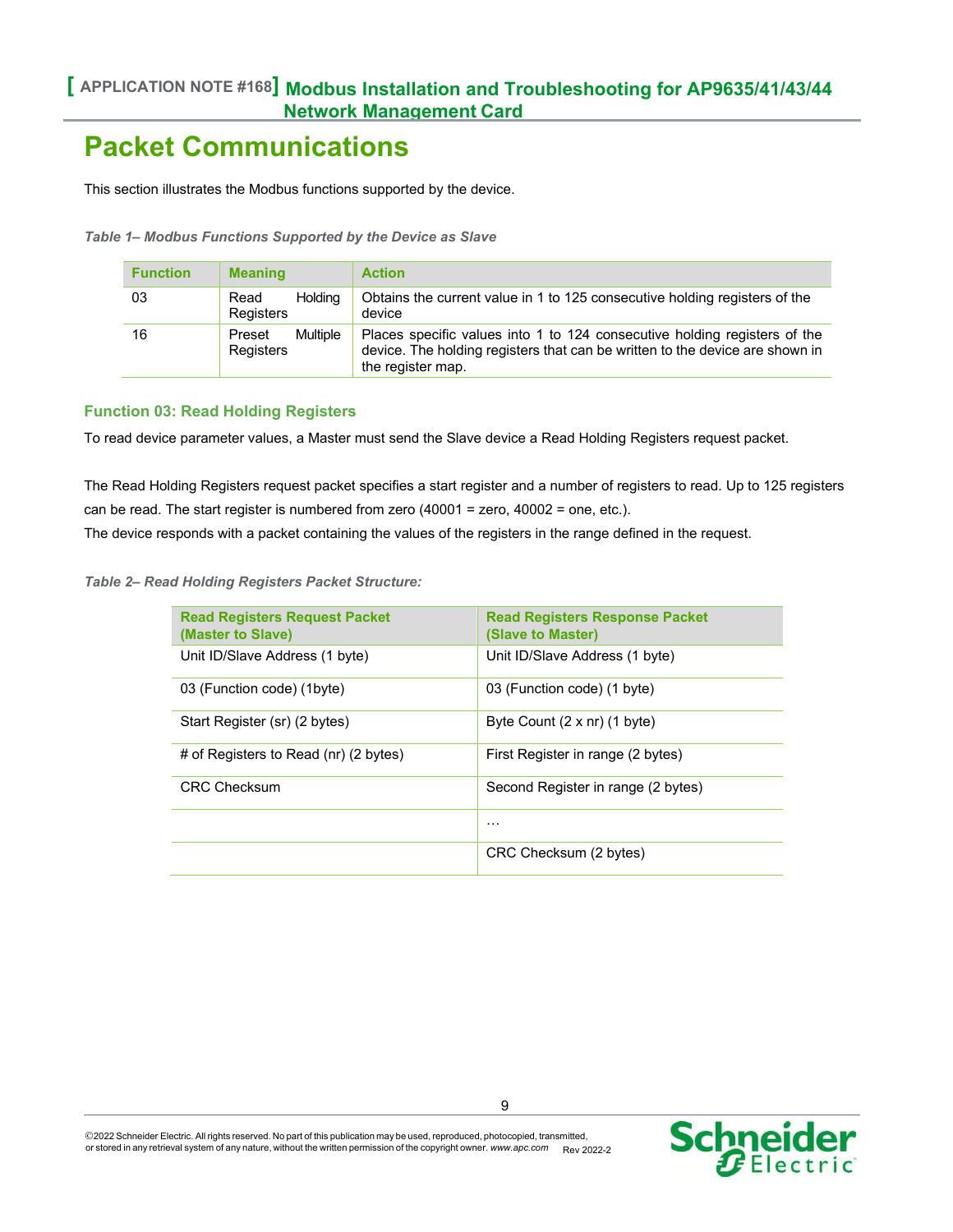#### *Example:*

A 3-phase device is configured as a Modbus slave device with slave address 100. The Master requests to read all three voltage phases (A, B, C) from Modbus registers 40011, 40012 and 40013, with a scaling factor of 10. In accordance with the Modbus protocol, register 40011 is numbered as 10 when transmitted. The request must read 3 registers starting at 10.

Slave address:  $100 = 64$  (hex) Start register  $10 = 000A$  (hex)

#### *Table 3– Request Packet (white background denotes the DATA field of the packet)*

| Slave | Function | Start Register (40011) |    | of Registers (3) |              | <b>CRC</b><br>Checksum |    |  |
|-------|----------|------------------------|----|------------------|--------------|------------------------|----|--|
| -64   | 03       | 00                     | 0A | 00               | $\sim$<br>υJ | $\Omega$<br>29         | 3C |  |

*Table 4– Response packet*

| Slave | Function | Byte<br>Count | Register 1 |    | Register 2 |                | Register 3 |                  | <b>CRC Checksum</b> |    |
|-------|----------|---------------|------------|----|------------|----------------|------------|------------------|---------------------|----|
| 64    | 03       | 06            | 2E         | СE | 2E         | E <sub>8</sub> | 2F         | $\sqrt{2}$<br>∪ו | 0 <sub>D</sub>      | 58 |

The Master station retrieves the data from the response:

| Register 40011: 2ECE(hex) | $= 11982$ (scaled: 1198.2) |
|---------------------------|----------------------------|
| Register 40012: 2EE8(hex) | $= 12008$ (scaled: 1200.8) |
| Register 40013: 2F13(hex) | $= 12051$ (scaled: 1205.1) |

Note: The values shown in the packets illustrated above are in hexadecimal format.

### **Function 16: Preset Multiple Registers**

The Preset Multiple Registers command packet allows a Modbus master to configure or control the slave device.

### **The AP9635/41/43/44 does not currently support this command.**

A Preset Multiple Registers data-field request packet contains a definition of a range of registers to write to, and the values that are written to those registers. Up to 124 registers can be read. When writing data, you must begin writing data at the beginning of a data field and end it at the end of a data field. Not doing so will result in the receipt of an error response.

The slave device responds with a packet indicating that a write was performed to the range of registers specified in the request. The Preset Multiple Registers request and response packet formats are shown in the following example transaction.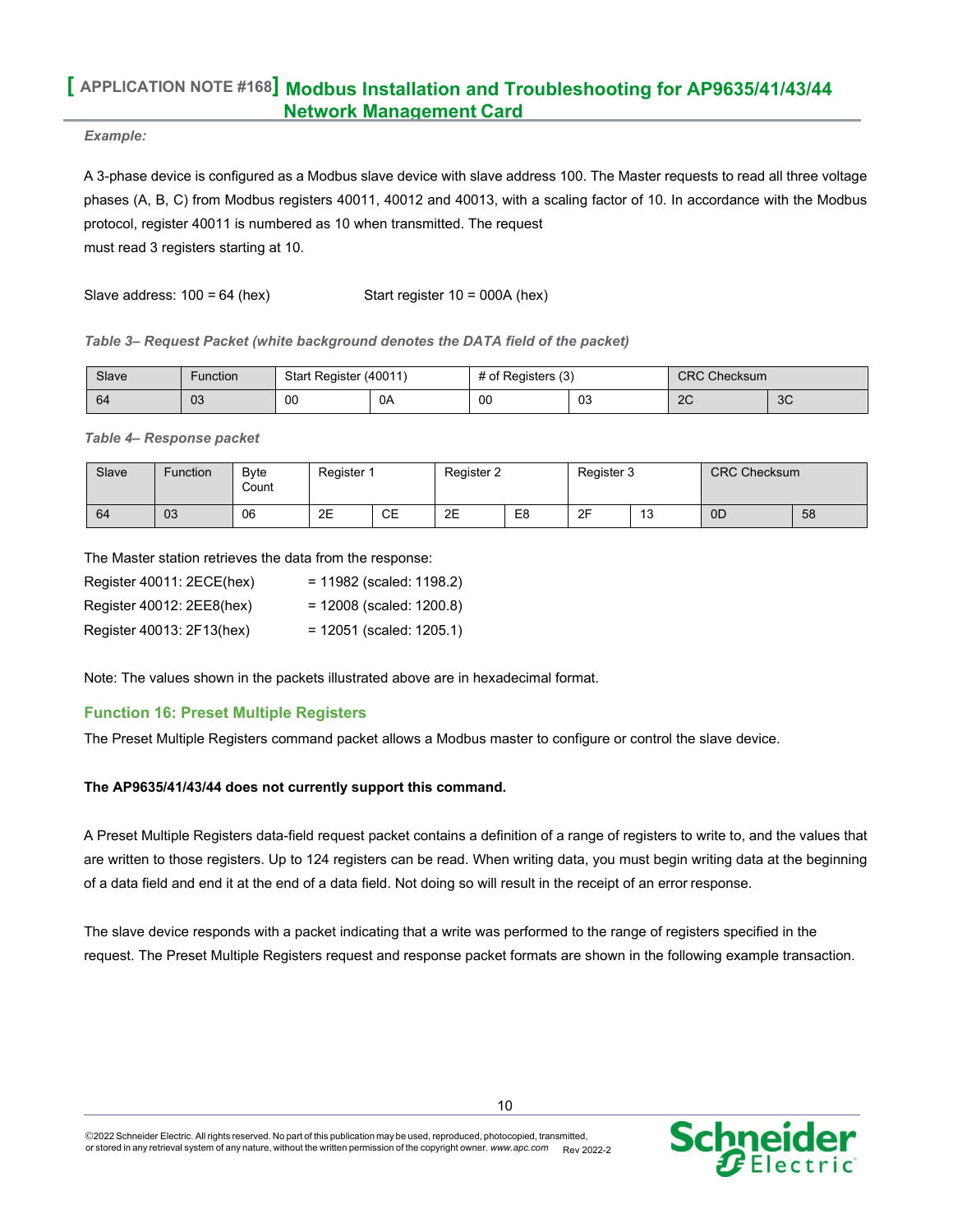*Table 5–Preset multiple registers*

| <b>Read Registers Request Packet</b><br>(Master to Slave) | <b>Read Registers Response Packet</b><br>(Slave to Master) |
|-----------------------------------------------------------|------------------------------------------------------------|
| Unit ID/Slave Address (1 byte)                            | Unit ID/Slave Address (1 byte)                             |
| 16 (Function code) (1byte)                                | 16 (Function code) (1 byte)                                |
| Start Register (sr) (2 bytes)                             | Start Register (sr) (2 bytes)                              |
| # of Registers to Write (nr) (2 bytes)                    | # of Registers Written (nr) (2 bytes)                      |
| Byte Count $(2 \times nr)$ (1 byte)                       | CRC Checksum (2 bytes)                                     |
| First Register in range (2 bytes)                         |                                                            |
| Second Register in range (2 bytes)                        |                                                            |
| .                                                         |                                                            |
| CRC Checksum (2 bytes)                                    |                                                            |

Note: Except for the function field, the Preset Registers Response packet is identical in format to the Read Registers Request packet.

### *Example:*

A device is configured as a Modbus slave device with slave address 200. The Master desires to write 1200 to a 32 -bit register at address 46001/2 and 120 to a 32-bit register at address 46003/4 . Register 46001 is numbered 6000. The request must write

4 registers starting at 6000.

Slave address: 200 = C8(hex) Start register 6000 = 1770 (hex)

Value 1: 1200 = 0000 | 04B0 (hex) Value 2: 120 = 0000 | 0078 (hex)

*Table 6– Request Packet (white background denotes the DATA field of the packet)*

| Slave          | <b>Function</b> | <b>Start</b><br>(46001) | Register | #<br>(4) | οf<br><b>Registers</b> | <b>B</b> vte<br>Count |    | Register | Register |                | Register<br>v |    | Register<br>4 |    | <b>CRC</b><br><b>Checksum</b> |                |
|----------------|-----------------|-------------------------|----------|----------|------------------------|-----------------------|----|----------|----------|----------------|---------------|----|---------------|----|-------------------------------|----------------|
| C <sub>8</sub> | 10              |                         | 70       | 00       | 04                     | 08                    | 00 | 00       | 04       | B <sub>0</sub> | 00            | 00 | 00            | 78 | 8B                            | F <sub>8</sub> |

*Table 7– Response packet*

| <b>Slave</b> | <b>Function</b> | <b>Start</b><br>(46001) | Register | # of Registers (4) |    | <b>CRC Checksum</b> |    |  |
|--------------|-----------------|-------------------------|----------|--------------------|----|---------------------|----|--|
| C8           | 10              |                         | 70       | 00                 | 04 | D4                  | 3C |  |

Note: The values shown in the packets illustrated above are in hexadecimal format.



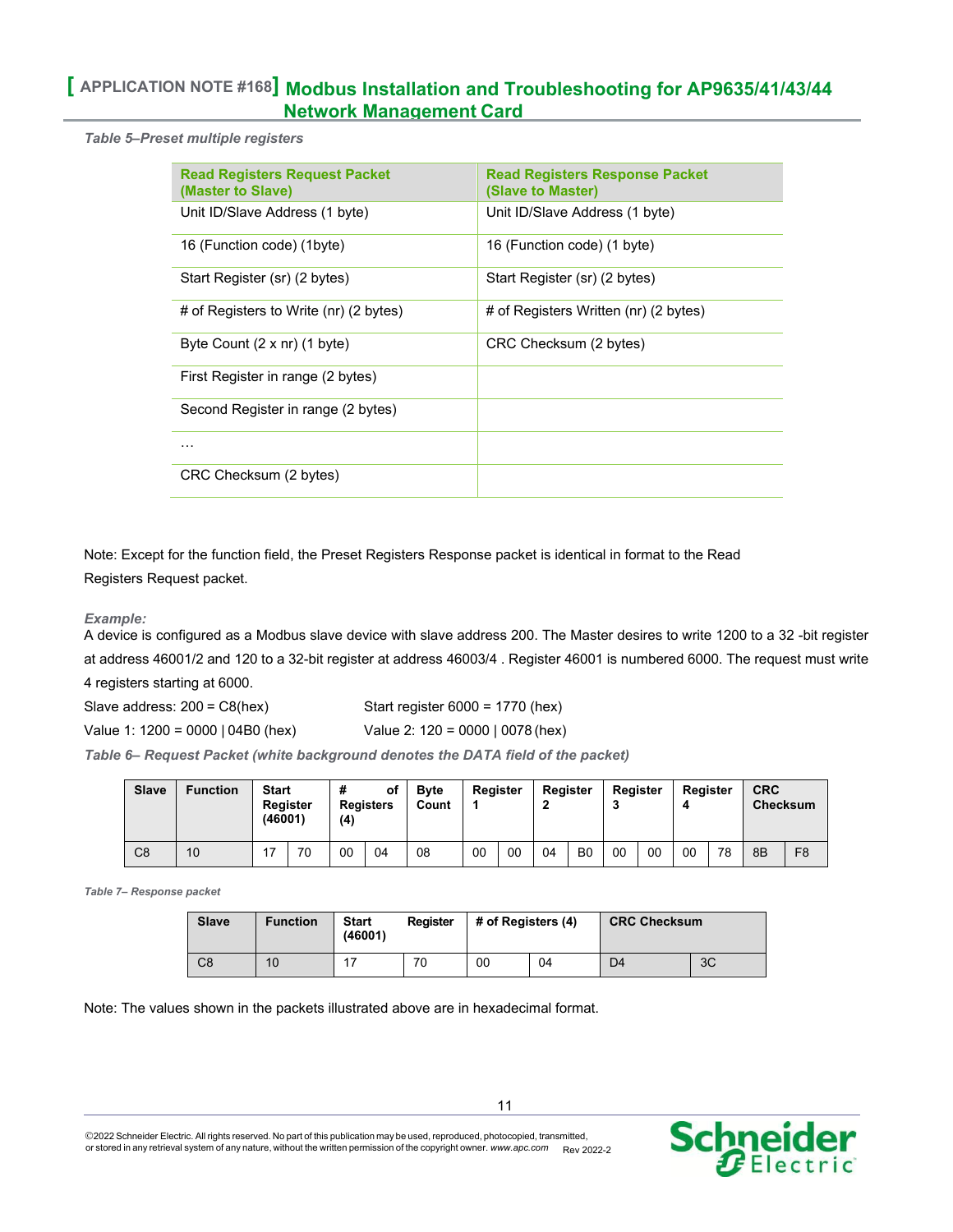### **Invalid Registers**

In the device Modbus register map, there are gaps between some registers. Invalid registers store no informatio n. When an invalid register is read, the data field is FFFF(hex). When an invalid register is written, the data field is not stored. The device does not reject the request.

## **Modbus Data Format**

This section covers the data format for the flexible Modbus Slave Module registers and the fixed Modbus registers. *Table 8– Data formats*

| <b>Format</b>      | <b>Datatype</b>                                                                  | Range                            |
|--------------------|----------------------------------------------------------------------------------|----------------------------------|
| UINT <sub>16</sub> | 16 bit unsigned integer                                                          | 0 to 65.535                      |
| <b>INT16</b>       | 16 bit signed integer                                                            | -32.768 to +32.767               |
| UINT32             | 32 bit unsigned integer                                                          | 0 to 4,294,967,295               |
| <b>INT32</b>       | 32 bit signed integer                                                            | -2,147,483,648 to +2,147,483,647 |
| BOOL FAN           | <b>Boolean</b>                                                                   |                                  |
| <b>ENUM</b>        | 16 bit unsigned integer corresponding to a<br>fixed list of pre-defined meanings | 0 to 65,535                      |
| FI OAT             | 32-bit single precision per IEEE St. 754-<br>1985                                |                                  |
| ASCII              | Printable ASCII subset from 0x20 - 0x7E                                          |                                  |

Note: The available formats vary depending on your device type and firmware.

### **16-bit Integer Format**

Unsigned and Signed 16-bit Integer Formats are the simplest formats. Each register corresponds to one 16-bit value. If the format is unsigned, the value range for the output registers is 0 to 65535. If the format is signed, the value range is -32767 to +32767.

### **32- bit Integer Format**

In Signed and Unsigned 32-bit Integer Formats, each value corresponds to two 16-bit Modbus Holding Registers. A 32-bit register represented in 32-bit integer format is passed via communications as two 16-bit registers:

- High-Order Register
	- o registerhigh=value/65536
- Low-Order Register
	- o registerlow= value **modulus** 65536
	- $\circ$  value = register<sub>high</sub> x 65536 + register<sub>low</sub> or

 $value = register_{high}$  | registerlow

**Schneider**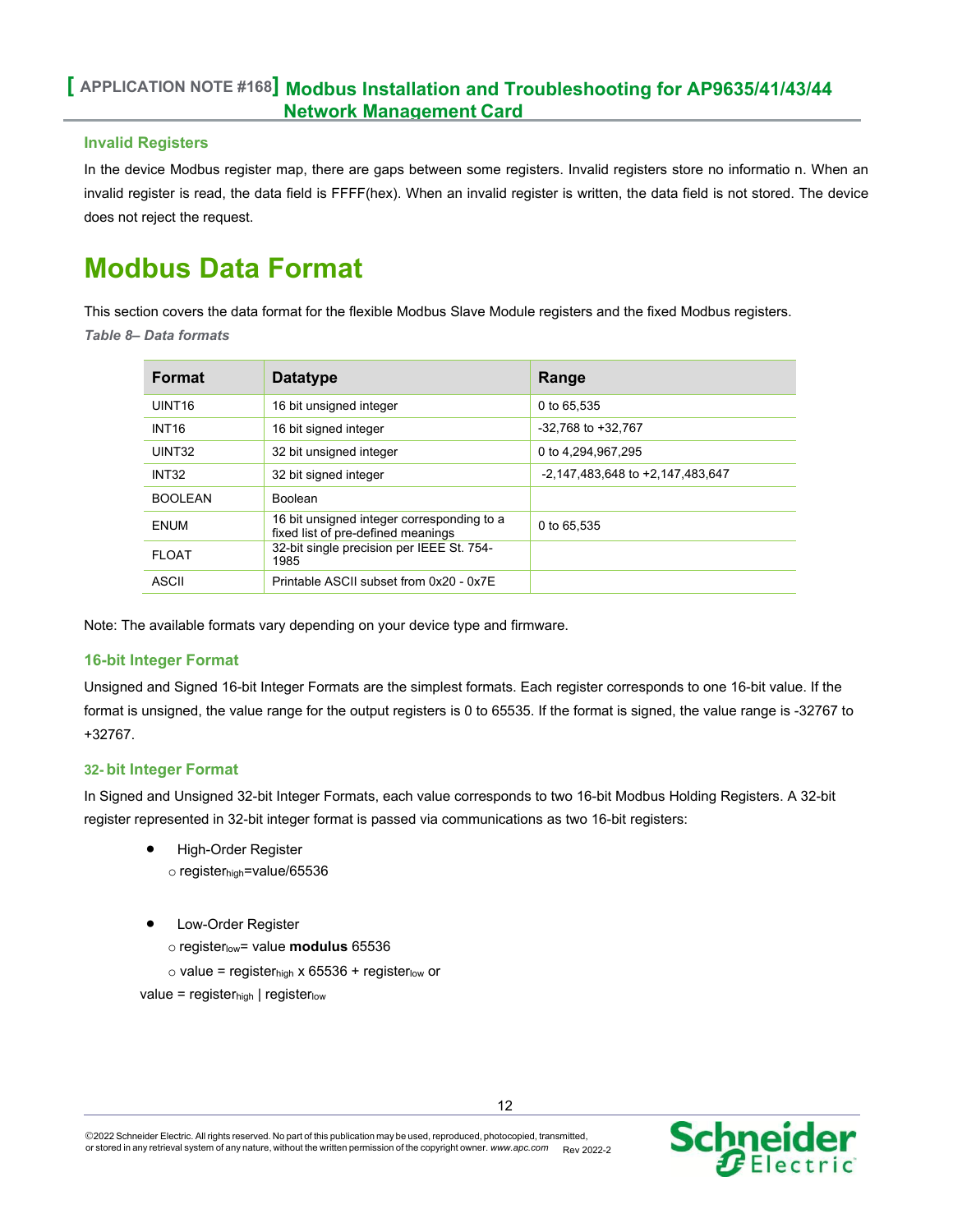#### *Example (Unsigned 32-bit):*

Value 12345678 is passed in unsigned 32-bit integer format:

- 12345678 = 00BC614E Hex
- Registerhigh = 00BC Hex (unsigned) =188
- Registerlow =  $614E$  Hex (unsigned) =  $24910$
- Value = 188 x 65536 + 24910 = 12345678

In Unsigned 32-bit Integer Format, both the High-Order and Low-Order registers are unsigned 16-bit integers.

#### *Example (Signed 32-bit):*

Value -12345678 is passed in signed 32-bit integer format:

- -12345678 = FF439EB2 Hex
- Registerhigh = FF43 Hex (signed) =-189
- Registerlow = 9EB2 Hex (unsigned) = 40626
- value =  $-189 \times 65536 + 40626 = -12345678$

In Signed 32-bit Integer Format, the High-Order register is a signed 16-bit number, but the Low-Order register is unsigned.

### **String Format**

Strings are two characters per register, first character in high-order byte, second character in low-order byte. Printable ASCII only. For ASCII strings less than the maximum length, the unused characters are filled with nulls (zeros).

*Example (8-character string):*

- Word n (upper byte): S
- Word n (lower byte): t
- Word n+1 (upper): r
- Word n+1 (lower): i
- Word n+2 (upper): n
- Word n+2 (lower): g
- Word n+3 (upper): 0x0
- Word n+3 (lower): 0x0

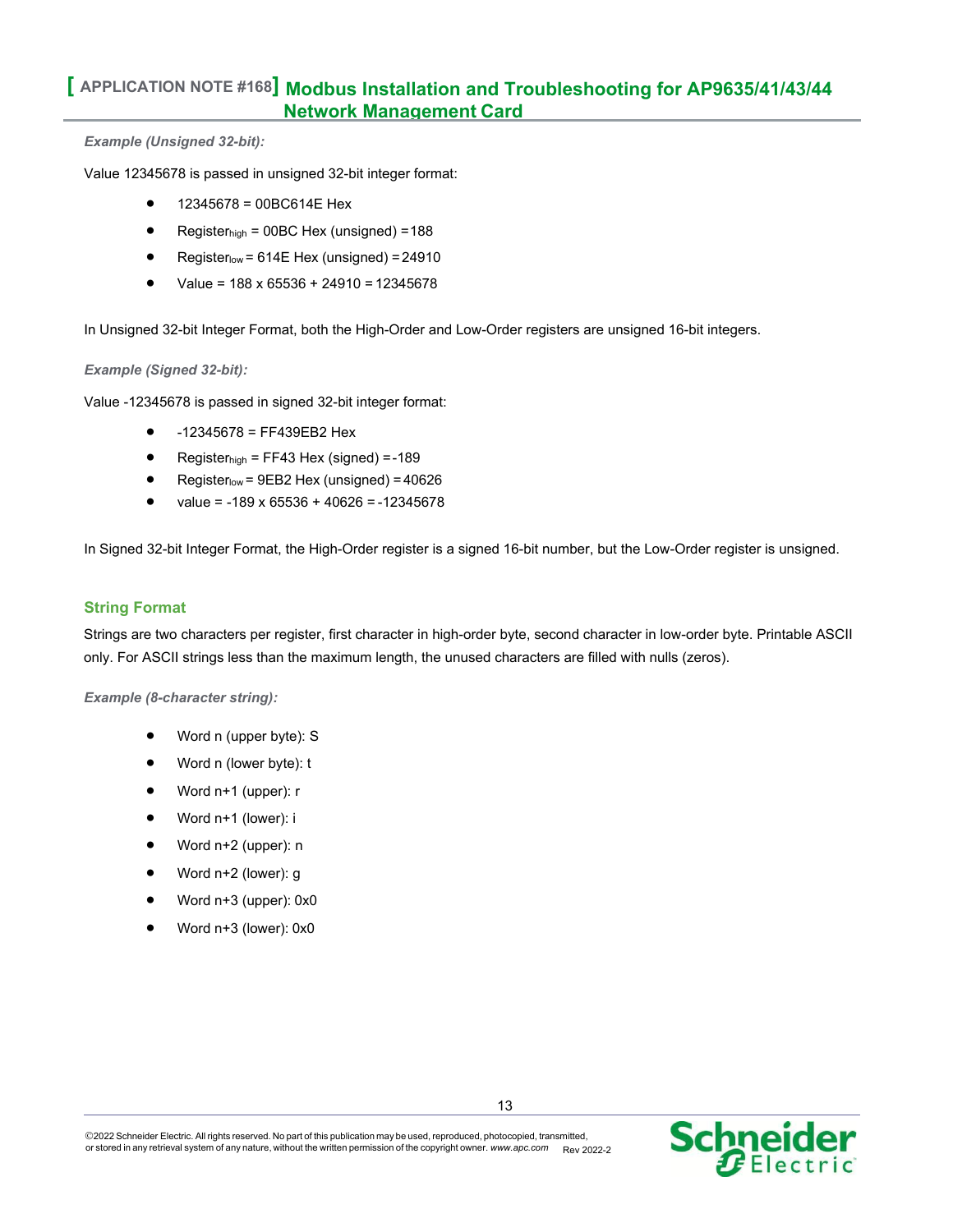Data is limited to printable characters, hex 0x20 – 0x7E

ASCII strings should be written using the same format shown for reading string data. When writing, there must be a null termination. A proper terminator is a byte-wide 0x0 value placed in the string. Any data written to the register after the terminator is ignored.

### **Decimal Format**

#### *Reading Decimal Data*

Decimal formatted data is returned as a signed/unsigned binary value. The data is signed where the data range makes the sign necessary. A negative value is returned in the two's complement binary format.

#### *Writing Decimal Data*

Write decimal data as described in the "read" section.

### **Fixed-Point "S" Notation**

Some data is formatted in a fixed-point format. Fixed-point format is a method for representing floating point numbers on integerbased microprocessors. Fixed-point notation is based on the binary number system (base-2). The notation is written as S(X) where X defines the scaling factor and represents a power of two.

#### *Reading Fixed-Point Data*

When reading fixed-point data that is scaled S(X) you will need to convert the registers contents to a floating point number. To do this, divide the value by 2X. Floating point value = Register Contents / 2X

### *Writing Fixed-Point Data*

When writing fixed-point data that is scaled S(X), you will need to convert the desired floating point value to it's fixed point equivalent. To do this multiply the floating-point number by 2X, add 0.5, then truncate the fractional part of the result. Register Contents = INT(Floating Point value \* 2X + 0.5)

### **Device Modbus Registers**

The device Modbus register map defines a set of parameters which are treated as HOLDING REGISTERS, having addresses 4xxxx. According to the Modbus protocol, in response to a request for register 4xxxx of a particular slave device, the Modbus master reads register xxxx-1 from the slave. For example, register 40011 corresponds to holding register 10.

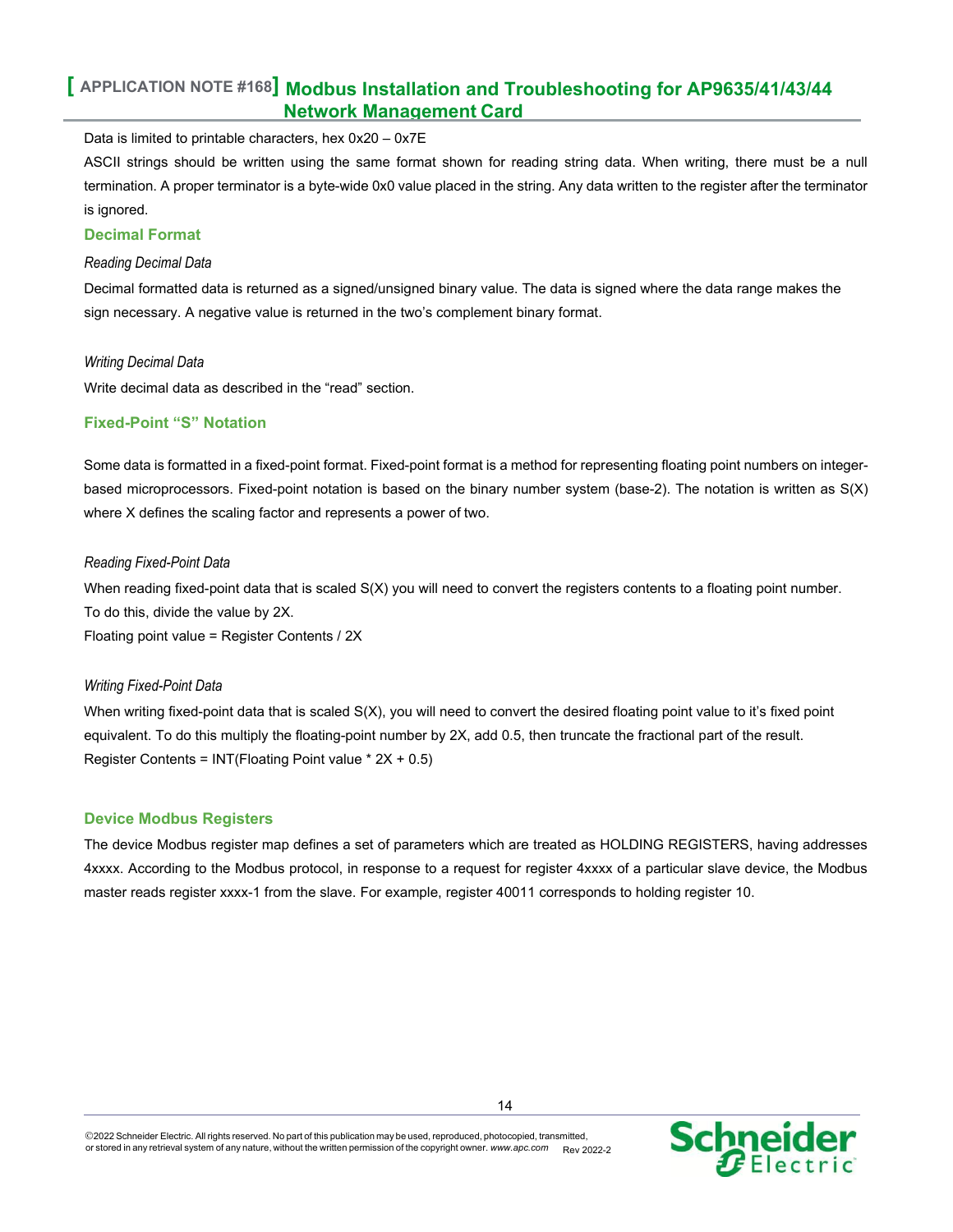## **Broadcast Packets**

The Modbus protocol supports broadcast request packets. The purpose of a broadcast request packet is to allow all Slave devices to receive the same command from the Master.

A broadcast request packet is the same as a normal request packet, except the slave address field is set to zero (0). All Modbus slave devices receive and execute a broadcast request command, but no device will respond. The Preset Multiple Registers command is the only command supporting broadcast packets for Slaves.

## **Exception Responses**

If a Modbus master device sends an invalid command to a device or attempts to read an invalid holding register, an exception response is generated. The exception response follows the standard packet format. The high order bit of the function code in an exception response is set to 1.

The data field of an exception response contains the exception error code. The table below describes the exception codes supported by the device and the possible causes.

*Table 8–Exception codes supported*

| Code | <b>Name</b>             | <b>Meaning</b>                                                                                                                                                                                                                                                                                          |  |
|------|-------------------------|---------------------------------------------------------------------------------------------------------------------------------------------------------------------------------------------------------------------------------------------------------------------------------------------------------|--|
| 01   | <b>Illegal Function</b> | An invalid command is contained in the function field of the request packet. The device only<br>supports Modbus functions 3 and 16.                                                                                                                                                                     |  |
| 02   | <b>Illegal Address</b>  | An Illegal Address error will be returned under the following conditions:                                                                                                                                                                                                                               |  |
|      |                         | A read begins at an address other than the start address of a data variable.<br>A read begins outside the range of valid data variables.<br>2.<br>A write begins at an address other than the start address of a datavariable.<br>3.<br>A write begins outside the range of valid data variables.<br>4. |  |
| 03   | Illegal Value           | The value referenced in the data field is not allowed for the referenced register on the device.                                                                                                                                                                                                        |  |
| 08   | <b>Write Error</b>      | A Write Error will be returned if the data is out of range for the register.                                                                                                                                                                                                                            |  |
| 09   | Field Overlap           | A Field Overlap is returned when a write operation stops before the end of a data variable's<br>address range. (Ex: Writing 5 words to a 10-word variable is not allowed.)                                                                                                                              |  |

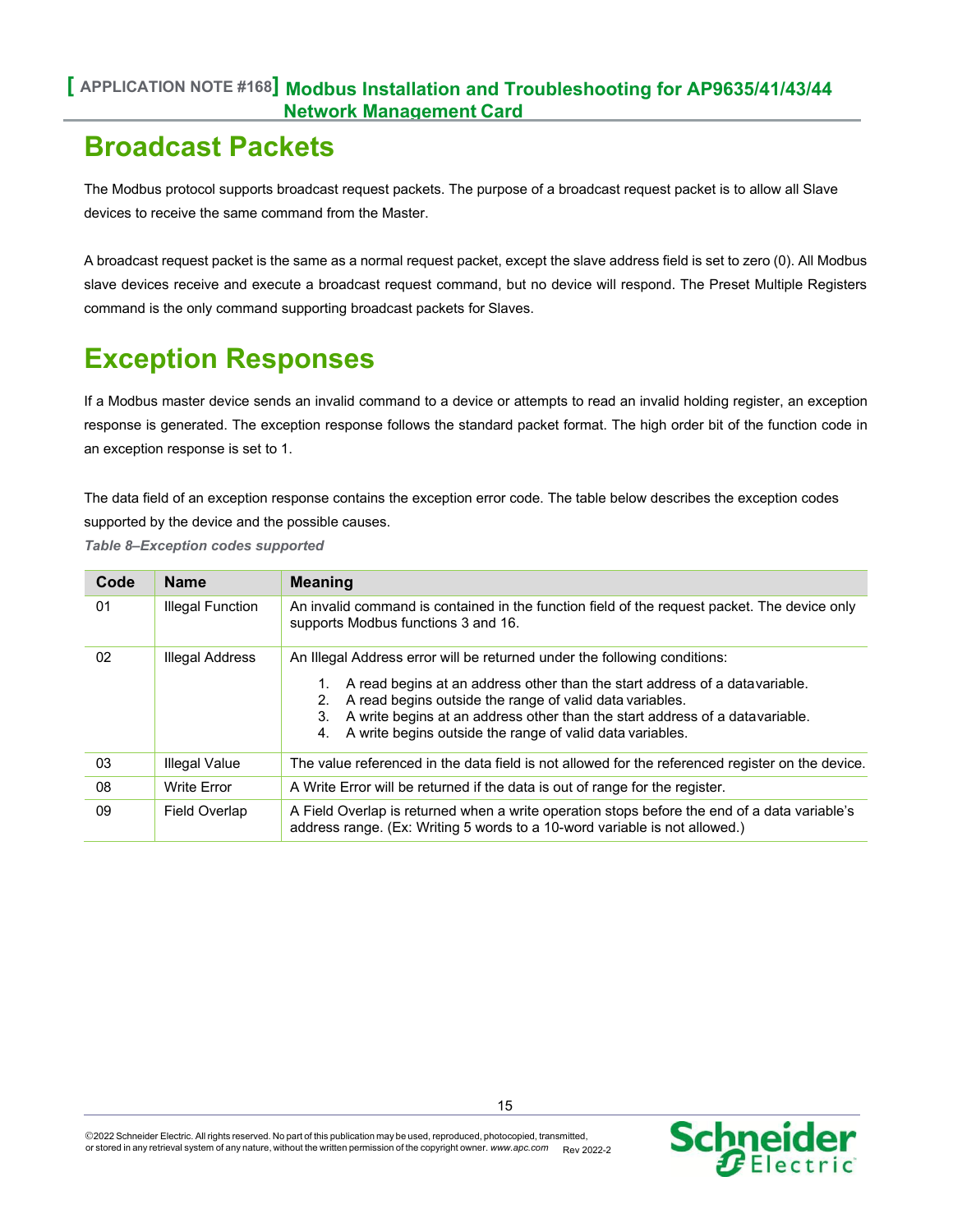## **Troubleshooting**

Troubleshooting Modbus can be very difficult made more complicated by the many possibilities of serial configurations, software, register numbers, etc. Even determining whether the issue is hardware/wiring or software is not easy. This section will attempt to offer suggestions.

This procedure assumes that a USB to RS-485 converter cable is being used. (Gearmo 485422 works well.) RS-232 to RS-485 converters are not recommended.

- 1. For Windows, you will need to go to Control Panel>>Device Manager>>Ports (COM & LPT) to know what COMxx port was assigned before you can connect with the Modbus program.
- 2. Double-check that all devices have the same baud rate, number of data bits, parity, and number of stop bits. Doublecheck that each device has a different address configured. The Modbus software should be running in Modbus/RTU mode, not Modbus/ASCII mode. Try reading only single registers (vs. multiple register reads).
- 3. For troubleshooting purposes: try reducing the system to one device connected to the USB/RS-485 cable; get that working, then add other devices one at a time. Also, if possible, reduce the system to a 2-wire bus, this eliminates the possibility that Rx and Tx are swapped. To do this, on each device, jumper Tx+ to Rx+ and Tx- to Rx-. Once you can talk to a single device, you can begin migrating back to your desired system in small steps.
- 4. The data line labeling can be confusing, double-check the wiring:

 $TxD - 1 = A = TxD0 = TDA$  $TxD+ = B = TxD1 = TDB$  $RxD - = A' = RxD0 = RDA$ 

 $RxD+ = B' = RxD1 = RDB$ 

5. For troubleshooting purposes: Remove all termination and bias resistors. The AP9635/41/43/44 does not require biasing, and most modern converters do not either. Some converters may have an internal termination resistor and double- terminating could lower the signal swing too much.



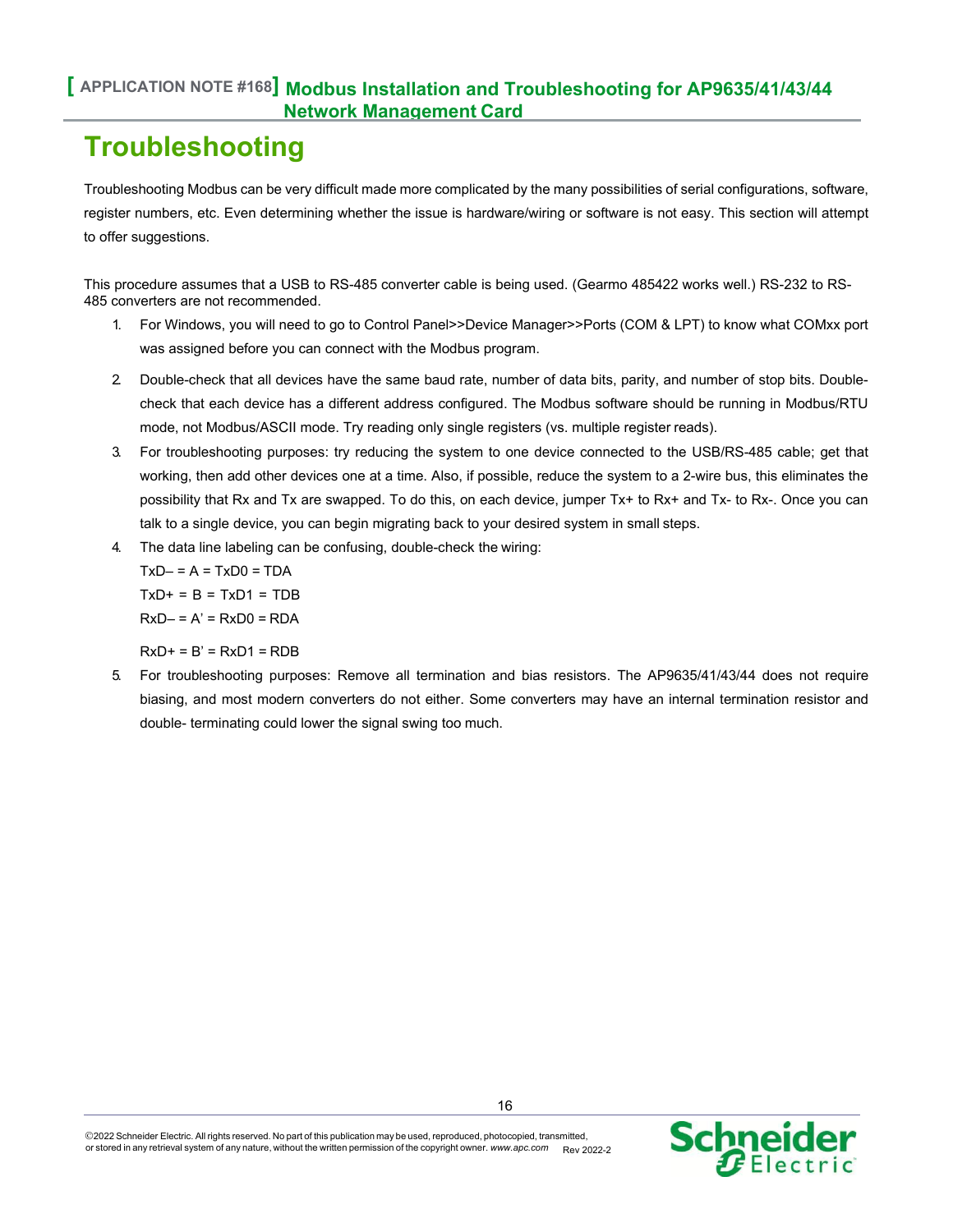6. For troubleshooting purposes: set the AP9635/41/43/44 to 9600, 8, N, 2 as below:

| <b>Serial Modbus</b>             |                                                                                                      |  |  |  |
|----------------------------------|------------------------------------------------------------------------------------------------------|--|--|--|
| Access:<br>Baud Rate:<br>Parity: | $\triangledown$ Enable<br>⊙ 9600 ◯ 19200<br>$\bigcirc$ Even $\bigcirc$ Odd $\bigcirc$ None (8, N, 2) |  |  |  |
| Target Unique ID:                | [1 to 247]                                                                                           |  |  |  |
| Cancel<br>Apply                  |                                                                                                      |  |  |  |
|                                  |                                                                                                      |  |  |  |

*AP9635 Application Module version lesser than 6.0*

| Modbus Serial                              |  |  |
|--------------------------------------------|--|--|
| Access                                     |  |  |
| $\triangleleft$ Fnable                     |  |  |
| <b>Baud Rate</b>                           |  |  |
| $\bigcirc$ 2400                            |  |  |
| •9600                                      |  |  |
| $\circ$ 19200                              |  |  |
| $\bigcirc$ 38400                           |  |  |
| Mode                                       |  |  |
| Even Parity, 1 Stop Bit (8, E, 1)          |  |  |
| $\odot$ Odd Parity, 1 Stop Bit (8, O, 1)   |  |  |
| $\bullet$ No Parity, 2 Stop Bits (8, N, 2) |  |  |
| $\circ$ No Parity, 1 Stop Bit (8, N, 1)    |  |  |
| Target Unique ID [1 to 247]                |  |  |
| 1                                          |  |  |

*AP9635 Application Module version 6.0 or higher, AP9641/43/44*

Set your software to 9600,8,N,2 (notice the 2 stop bits!) and poll device #1, attempting to read a single register continuously from register 40001 (Modcon format) or absolute address zero. In AP9635/41/43/44 this is a status register.

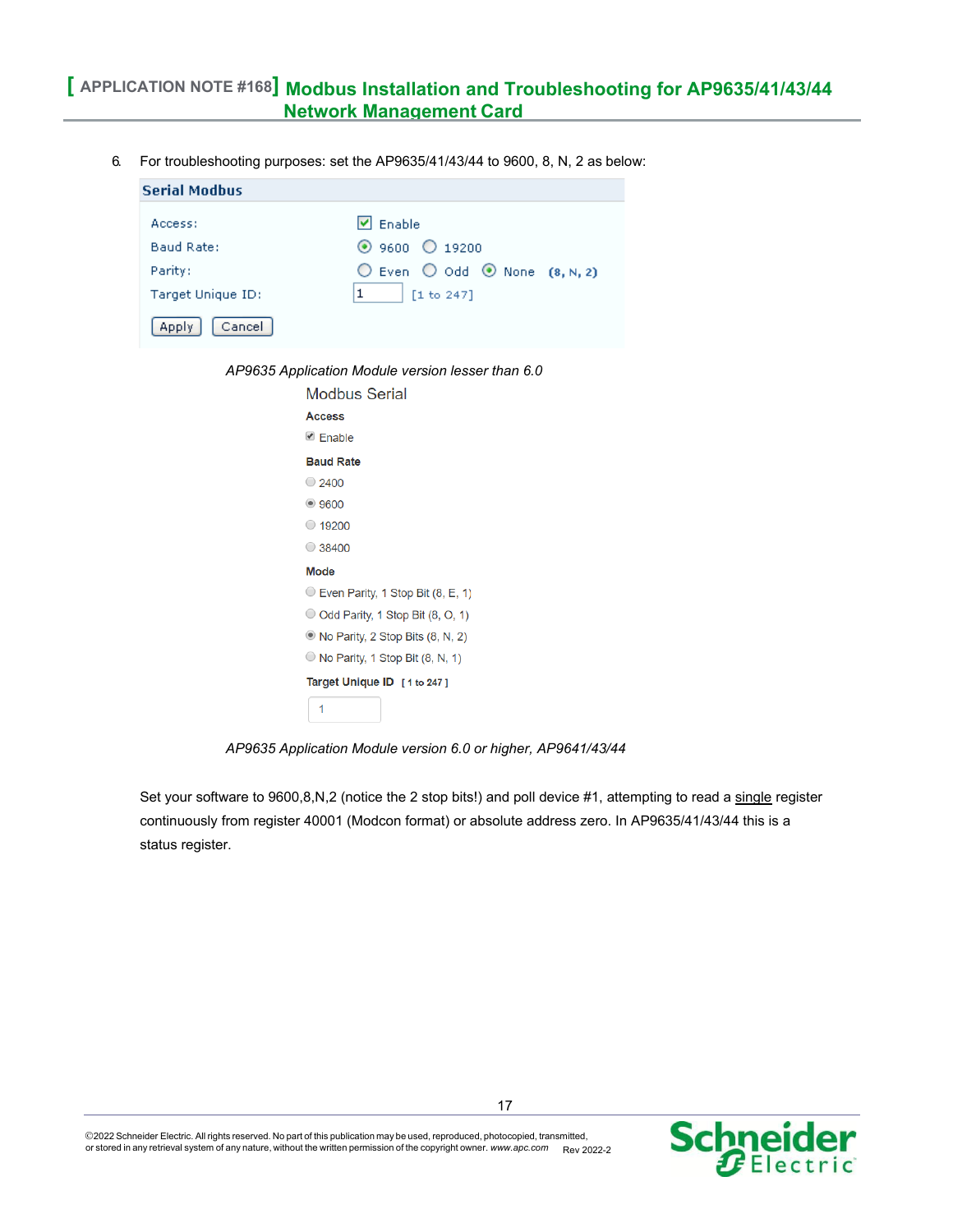7. Your software should have a way to view the communications traffic. You shouldsee:

Transmit: 01 03 00 00 00 01 84 0A

Receive: 01 03 02 00 08 B9 82

The transmit data must be exactly as shown; if it is not, there is some software setting that needs to be changed, based on the following:

| Byte #         | <b>Value</b> | <b>Description</b>                                                                                                                                |
|----------------|--------------|---------------------------------------------------------------------------------------------------------------------------------------------------|
| 1              | 01           | Slave – the number we gave the AP9635/41/43/44                                                                                                    |
| $\overline{2}$ | 03           | Function code:                                                                                                                                    |
| 3,4            | 00,00        | Start register #, same as "40001" or "0001" if register # are<br>set in                                                                           |
|                |              | software to be "base 1" or "PLC Addresses"                                                                                                        |
| 5,6            | 00,01        | Number of registers to read                                                                                                                       |
| 7,8            | 84,0A        | CRC Checksum – this depends on the other data and will<br>change automatically if anything else changes, you cannot<br>change this independently. |

The received data could be a little different for the last 4 bytes, because the device status could be different. This shows a status of 0x0008. The first 3 bytes must be 01 03 02

If it looks like below (the key being that the received data is the same as the transmitted data), and you are using an RS-232 converter box, it has echo turned on and your software does not have "Remove Echo" or similar enabled. Change the jumper on your converter box to turn echo off.

| Transmit:                             | 01 03 00 00 00 01 84 0A |  |  |  |  |
|---------------------------------------|-------------------------|--|--|--|--|
| Receive:                              | 01 03 00 00 00 01 84    |  |  |  |  |
| (The error might show as "CRC Error") |                         |  |  |  |  |

If there is no received data:

- 8. Be certain that common (ground) is connected from the device to the converter. The AP9635/41/43/44 Modbus interface is opto-isolated, other ground connections do not provide a ground for the Modbus interface.
- 9. If you are using an RS-232 converter, switch to a USB to RS-485 cable. RS-232 converters have too many possible difficulties.
- 10. Wiring: "Tx–" = "A" = "D0"; "Tx+ = "B" = "D1". Try swapping the + and data wires at one end of the 2-wire cable. Still tie Tx+ to Rx+ and Tx– to Rx–; don't swap those. If that doesn't work, put them back the way you think they should be. Measuring with a volt meter, Tx+/Rx+ should read more positive than Tx–/Rx–.
- 11. At this point an oscilloscope is the best tool to figure out what's going on. Connect the scope, from common (ground) to D0, DC coupled, in auto-trigger mode (continuous running), set the trigger level just above the steady state voltage. Set to 100uS/division, change triggering mode to "normal", try sending data and see if you can see activity. If not, double-check you have the right COMxx port on the computer/software.



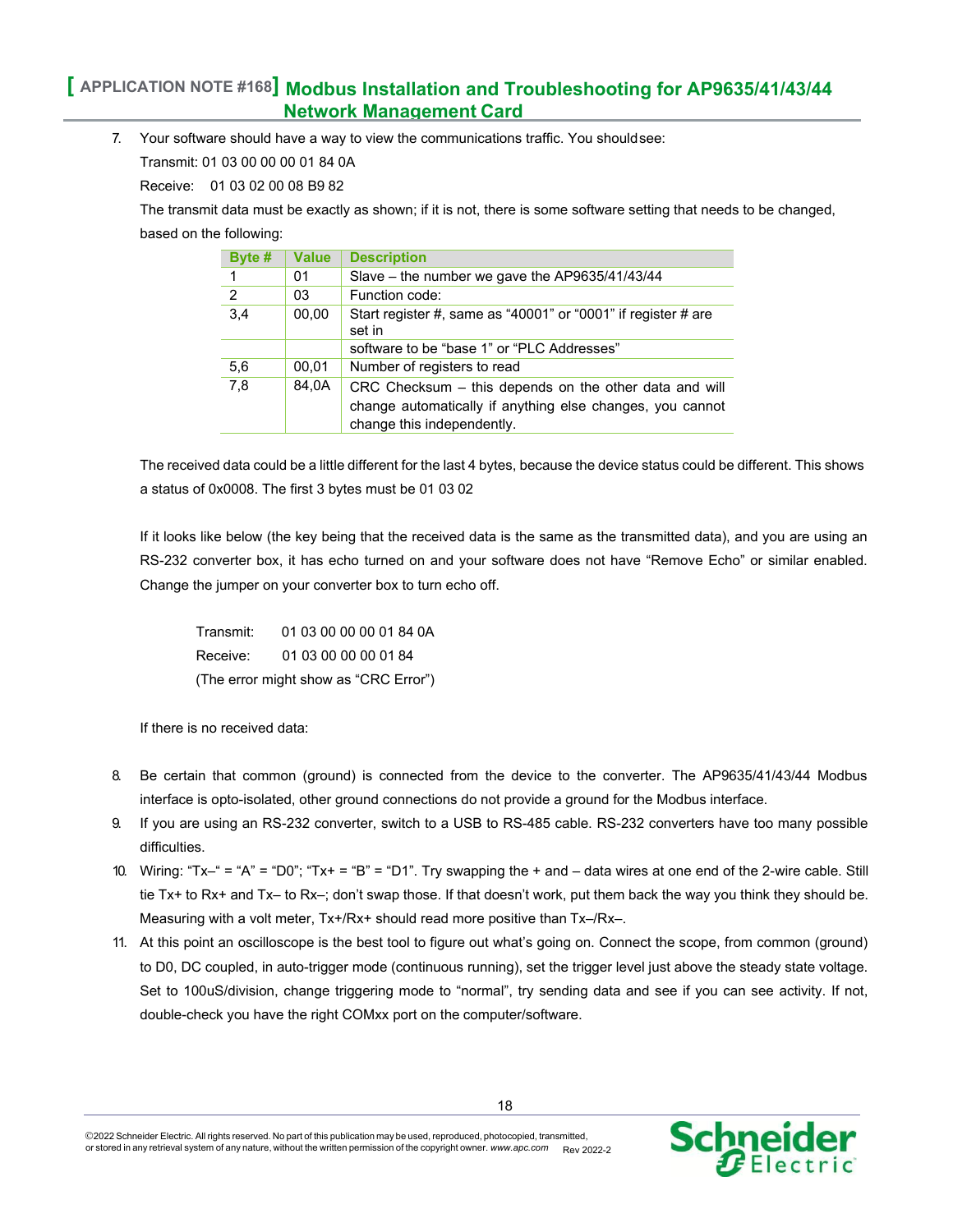- 12. Note the high and low voltages; the difference should be >1.5V. Common is a low of very close to zero and high of >3.2V (without termination or bias). Connect the scope to D1 and repeat the previous step. The high and low voltages should be almost the same as they were for D0. In practice, if your signal isn't swinging down to near zero and up to >3V, there's something wrong.
- 13. Baud-rate: notice the narrowest bit in the data capture, 50uS is 19.2k baud; 100 uS is 9600 baud. We set the AP9635/41/43/44 to 9600 baud, if you see 50uS bit times, your host software isn't set the way you think it is.
- 14. Slow the scope to 10mS/div. A full request packet (8 bytes of 10 bit-times each) at 9600 baud is a little more than 8mS (19.2k is a little more than 4mS). In 2-wire mode, since the bus is half-duplex, both request and response areon the same wire. Attempt to determine if only a request is present, or if a response is being returned; the response would be 7 bytes, a little shorter than the request.



These scope shots were taken with a B&B Model 485BAT3 converter, port powered, connected as described, to an AP9635/41/43/44. Comment: One can see that the B&B converter is using 5V logic (signal swing peak is +5V) and the AP9635/41/43/44 uses 3.3V logic.

Our reference setup for debugging has no termination resistors. However for future reference here is what it looks like with termination:



2022 Schneider Electric. All rights reserved. No part of this publication may be used, reproduced, photocopied, transmitted, or stored in any retrieval system of any nature, without the written permission of the copyright owner. [www.apc.com](http://www.apc.com/) Rev 2022-2



19